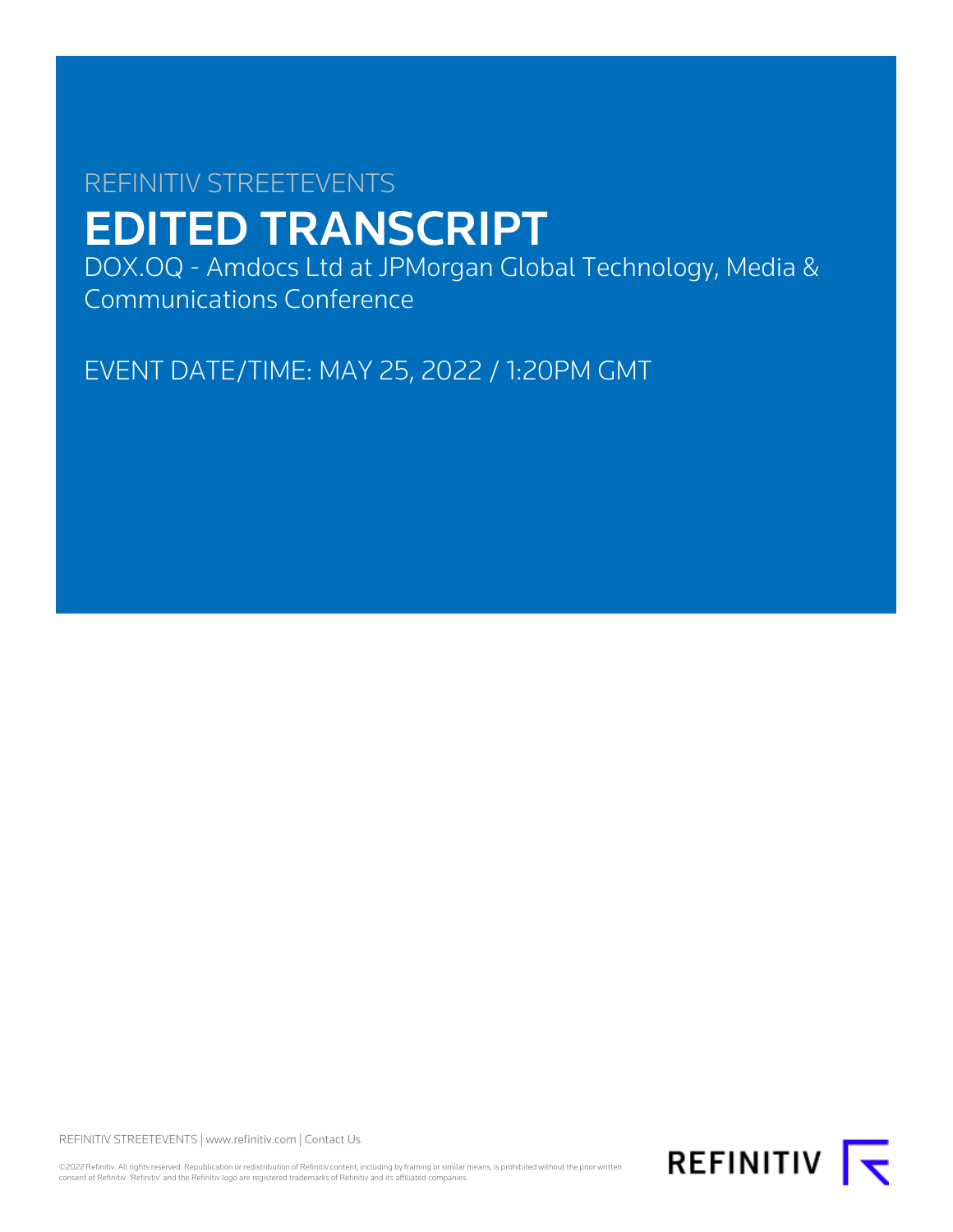# **CORPORATE PARTICIPANTS**

**[Joshua Sheffer](#page-1-0)** Amdocs Limited - President, CEO & Director

# **CONFERENCE CALL PARTICIPANTS**

**[Maya Rae Kilcullen](#page-1-1)** JPMorgan Chase & Co, Research Division - Research Analyst

# <span id="page-1-1"></span>**PRESENTATION**

#### **Maya Rae Kilcullen** - JPMorgan Chase & Co, Research Division - Research Analyst

<span id="page-1-0"></span>Good morning, everyone. Thank you for joining us. My name is Maya Kilcullen. I work on the software equity research team at JPMorgan. And this morning, I am joined by Amdocs' CEO, Shuky Sheffer. Shuky, if you could just take a few minutes to introduce yourself, that would be great.

#### **Joshua Sheffer** - Amdocs Limited - President, CEO & Director

Hi. Shuky Sheffer. I'm the Amdocs' CEO for the last 3.5 years. I've been in the company for many years. Before that, I was the CEO of a different company, but very excited about what's going on.

#### **Maya Rae Kilcullen** - JPMorgan Chase & Co, Research Division - Research Analyst

Great. And for those in the room who aren't as familiar, can you just give a brief overview of Amdocs?

# **Joshua Sheffer** - Amdocs Limited - President, CEO & Director

So I'll try to do it in the simple way I can. All of us are consumer of connectivity. And you can think about this that whenever you touch any service provider such as Amdocs, from the commerce channels, it could be the mobile application, the website, retail store to all down to the ordering application, all the capture, order handling, catalog, and then obviously all the financial system, the billing system, then obviously, you have the rating and charging system, actually collecting the vending for the network up to the orchestration or the provisioning into the service to the network. So this is an end-to-end suite of all the application, as I said, from the commerce channel to the network.

Now Amdocs is pretty unique from the business perspective. There are a lot of product companies. There are a lot of service companies, we are what we call product-led services. So we have the best products in this domain. We implemented our product, and we are operating our product. So when you come to Amdocs, it's like a really unique accountability model. Usually, these projects are very complex. And you have like a system integrator, and you have a product company. When something goes wrong, the product company said the system integrator doesn't know how to implement it. The system integrator said the product doesn't work. So from 2 perspectives, I think Amdocs is differentiated itself from the rest of the market. A, we are an end-to-end pre-integrated suite. So we are coming -- the whole -- and they're not just a niche player there. We're having the whole thing. This is A. B, we have a very unique business model, as I said, product, implementation of the product and operating of the product. So this is very unique and there's no other Amdocs in our space.

# **QUESTIONS AND ANSWERS**

**Maya Rae Kilcullen** - JPMorgan Chase & Co, Research Division - Research Analyst

And with each customer, does every customer choose the full end-to-end suite? Or are there some instances where a customer might not use the services component or might just use a services component. How does that work?

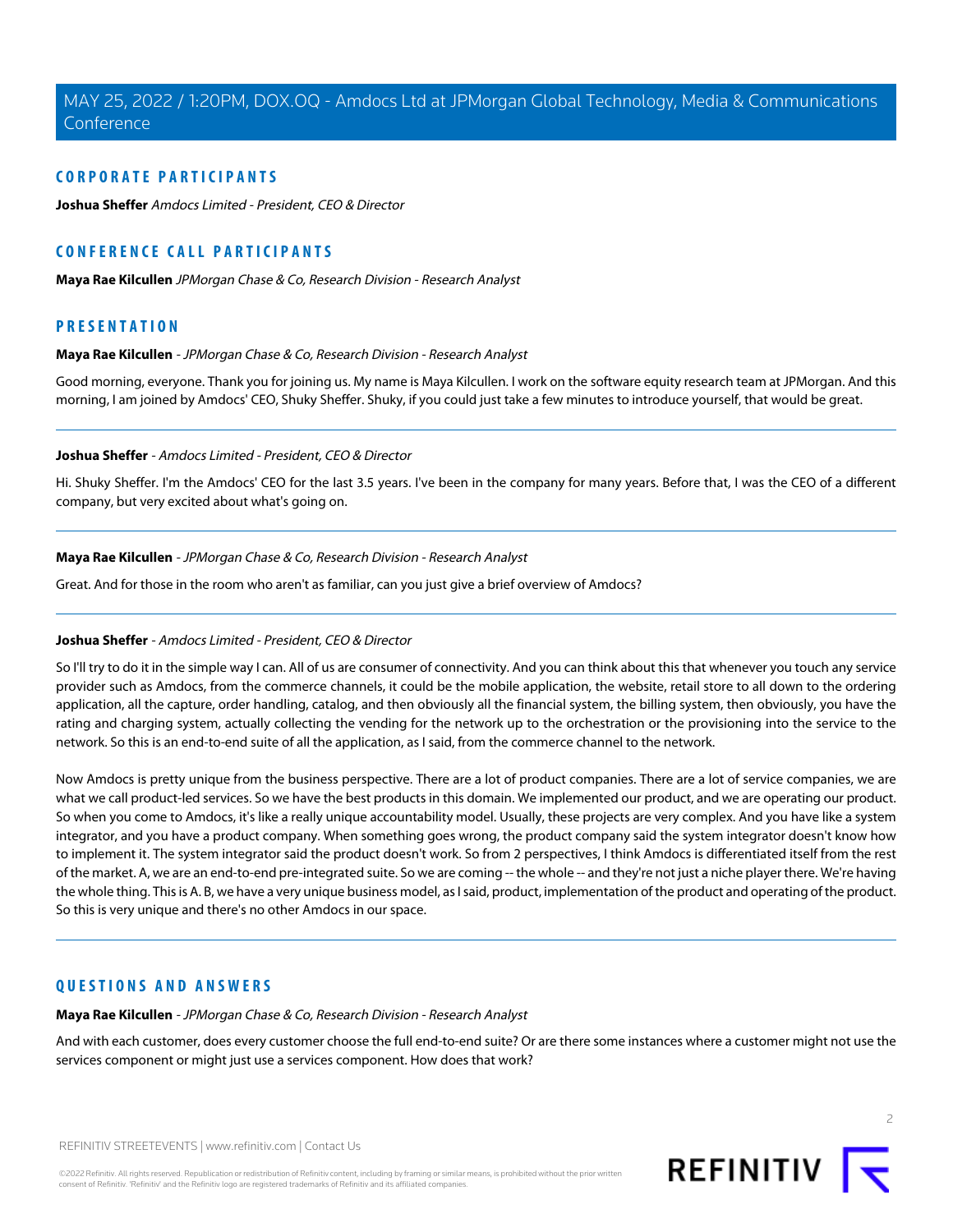# **Joshua Sheffer** - Amdocs Limited - President, CEO & Director

I think that most of the customers recognize this very unique accountability model and they will bring the whole thing for Amdocs. Also from my perspective, we don't let other competitors to run -- to do services around our intellectual property. But overall, I would say, by far, the best model for our customers is this full end-to-end accountability.

# **Maya Rae Kilcullen** - JPMorgan Chase & Co, Research Division - Research Analyst

And can you just talk a little bit about the competitive landscape from both other vendors as well as the industry that uses internal IT. What are the benefits of outsourcing to a company like Amdocs?

# **Joshua Sheffer** - Amdocs Limited - President, CEO & Director

So as I said, there is no someone like Amdocs from this perspective. So we are competing with many companies in different domains. So we can compete with Salesforce on CRM, with Ericsson on billing, with Oracle on billing. We can compete on some companies on charting, rating services and in creation with the network. So there is no like end-to-end Amdocs. So -- but the competition, obviously, I think, but this -- as I said, I think that this model of bringing the whole thing is working in our favor, in 2010, there was a war so-called between the best-of-breed type of, I would say, way of doing things like I'm going to bring 5 different products, bring some system integrate to stitch it all together and the Amdocs model. And I think that if you can see today, we are by far the market leader and all the big companies in the world implemented our product and services. So -- but there is competition. And I think, as I said, it's more like in different domain. It's not in the whole end-to-end.

# **Maya Rae Kilcullen** - JPMorgan Chase & Co, Research Division - Research Analyst

Got it. And just looking at the growth projections over the next few years. So the 6% to 10% ARR target, that's higher than what we've seen in the past several years. What are the main drivers behind that acceleration?

## **Joshua Sheffer** - Amdocs Limited - President, CEO & Director

So as you rightfully said, it's significantly higher. Amdocs used to grow between 2% to 3% historically. And last year, we grew 7%. This year, we guided -- we guided for the next year to 6% to 10% is the midpoint of 8%. We've already hinted to the market last quarter, 3 weeks ago that we were going to get to the high end to the 10% range.

There are, I think, 4 mega trends that are happening today to support our goals. The first one is 5G. Everything about 5G, and we are doing many things around 5G from network deployment from building completely new monetization systems to our customers, like AT&T, T-Mobile and others -- Vodafone and others to build a monetization system that can obviously leverage the 5G network capability. And the third element, which is our role is also to help our customer to -- obviously, to provision the services in an automated way. So these are -- this is around 5G. It's a mega trend it here to stay because the buildup is just in the midst of it.

The second trend is cloud. All our customers, all the industry is going to move to the cloud. And I'm seeing that Amdocs is going to make -- to be a major role in actually taking the industry in this journey to the cloud. This is happening, and you are moving to the cloud not because of TCO - also because of TCO. Moving to the cloud, give you much more agility, elasticity, higher metal security environment, and we know how much is important today, better capabilities and also, obviously, some TCO. So moving to the cloud is happening. It's not a question of if. The industry just in the infant stage of doing it, and I think that we are positioned extremely well to -- actually to take the industry to the cloud across the world. By the way, when we're talking about Amdocs, we are operating in 85 countries. I mean U.S., obviously, is a big market, Canada, Latin America, Europe, APAC, we are operating everywhere. So the second one, as I said, was the cloud.

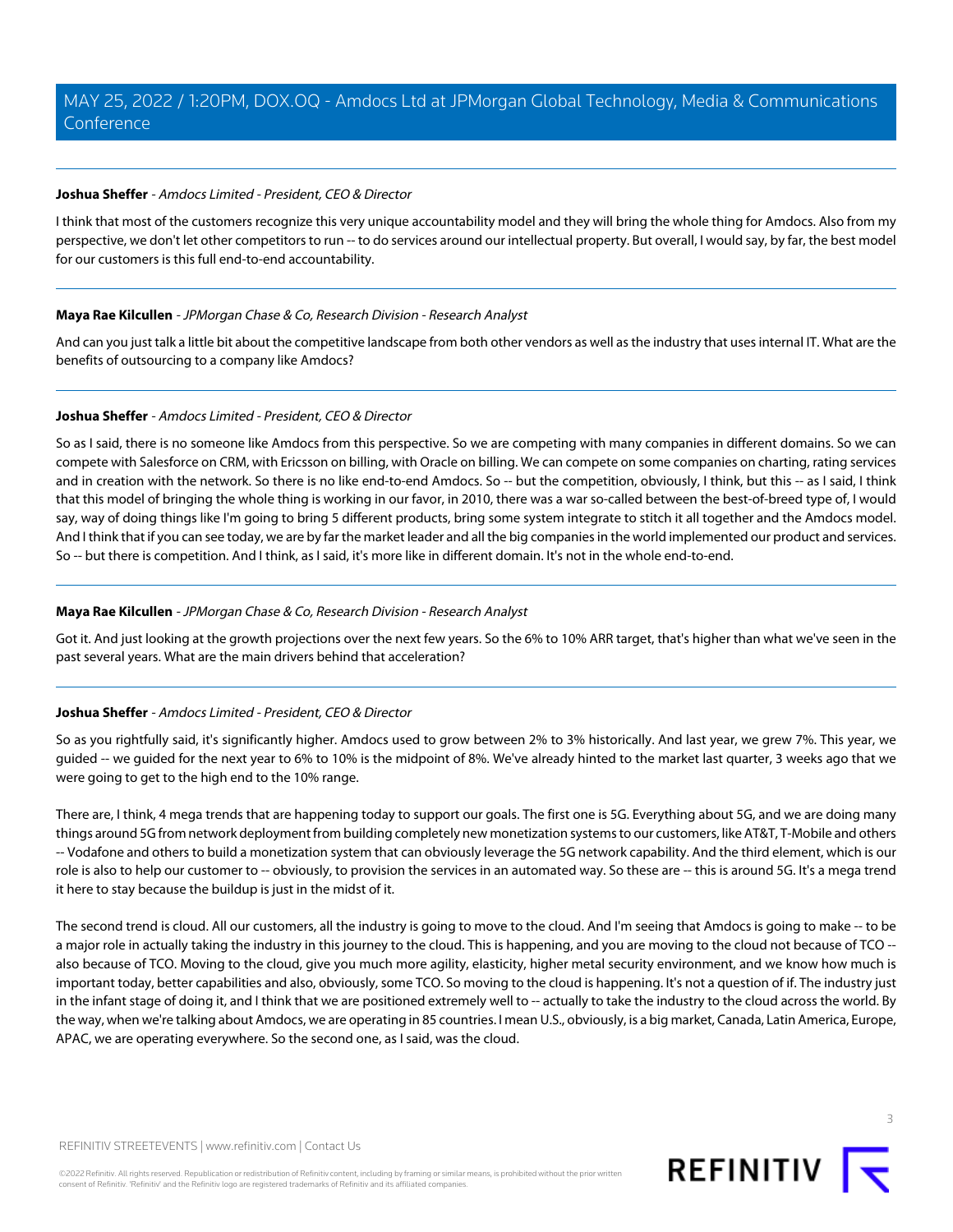The third one is network automation, giving the move to 5G. And I always said 5G is a bad name because 4G was like 3G on steroids. 5G is a completely different technology, different capabilities that and the network can give to the different services. And the network is completely software-defined. So this is where we can come with our tools of provisioning and automation.

And by the way, we announced yesterday an acquisition of a company, MYCOM that actually help us to add the missing pace that we have to our portfolio because we have always a very strong provisioning orchestration services value creation capabilities. What we bought yesterday actually completed with service assurance. How we are making sure that when you're buying service from a customer -- from a service provider, you will get the service. It could be fiber. It could be mobile, whatever. So how we assure it that you got it, and it's also a predictive fault management. How we're making sure that -- or identify things in the network because before they really happen. So network automation, leveraging the fact that the new acceleration networks today are cloud native, everything is software defined, give us a lot of opportunity to complete it because you don't want to have a very sophisticated commerce application, and it can do a very nice user experience to found out that the services are not provisioning admitting to the network in the most automated way.

And the fourth one is digitization in general, being digital. This was before the pandemic. Pandemic actually accelerate this trend that people want to -- our customers want to engage in the most -- in the best digital and immersive way with the consumer or enterprise. So this is another trend that I think was before pandemic and accelerating.

All these trends are actually, right now, all of them are just started. No, 5G. By the way, 5G is very advanced in the U.S., less in APAC but so it depends on the region. But these mega trends, which provide us this tailwind to this growth are here to stay for the next several [years].

# **Maya Rae Kilcullen** - JPMorgan Chase & Co, Research Division - Research Analyst

Great. I want to talk more about the mega trends that you mentioned but sticking on the MYCOM acquisition from yesterday for a minute. When you think about the assurance piece, is that something that your customers came to you saying this was a need or an issue? Or how did you realize that this was an opportunity?

# **Joshua Sheffer** - Amdocs Limited - President, CEO & Director

If you look at every customer blueprint. There is no, I would say, service provider, they don't want -- it should have assurance capabilities. So every best-in-class blueprint of next-generation operation system will have an assurance space. And we develop a lot of technology in Amdocs. The majority of the R&D, we are doing by ourselves. It was like a buy versus build decision. We found it's a great product, cloud native come with a nice set of customers. And I think -- so we -- actually, we thought -- we will -- historically, we were bidding with partners on this. So -- but we thought that it makes sense that we'll own it. It's -- the whole OSS market is over \$10 billion. This market by itself, I think it \$3 billion or \$4 billion. So it's a very big market and very critical in the next-generation network. And I think that this was the right thing for us.

And what we do -- I don't know if you recall a couple of years ago, we bought a company called Openet. And Openet is doing the most sophisticated cloud native charging and policy and rating and which you have to replace as part of 5G. So you are taking a relatively small company like MYCOM with a nice exceptional product, very nice customer set and suddenly you're using all the Amdocs muscles worldwide to start to sell it to because they did not have the muscle of Amdocs. So we are now taking to all our biggest customers all over the world, all the different regions. We can use obviously the Amdocs relationship, installed base, et cetera. They were using mainly the product. And we are -- our business model is product and services. So suddenly, we cannot just sell the product. We are concerning the whole service around it so it will present for us a very nice opportunity.

## **Maya Rae Kilcullen** - JPMorgan Chase & Co, Research Division - Research Analyst

Great. Quickly I just want to pause and remind anyone that they can submit questions online with the conference website, but also feel free to just raise your hand, and we have microphones that are coming around at any time.

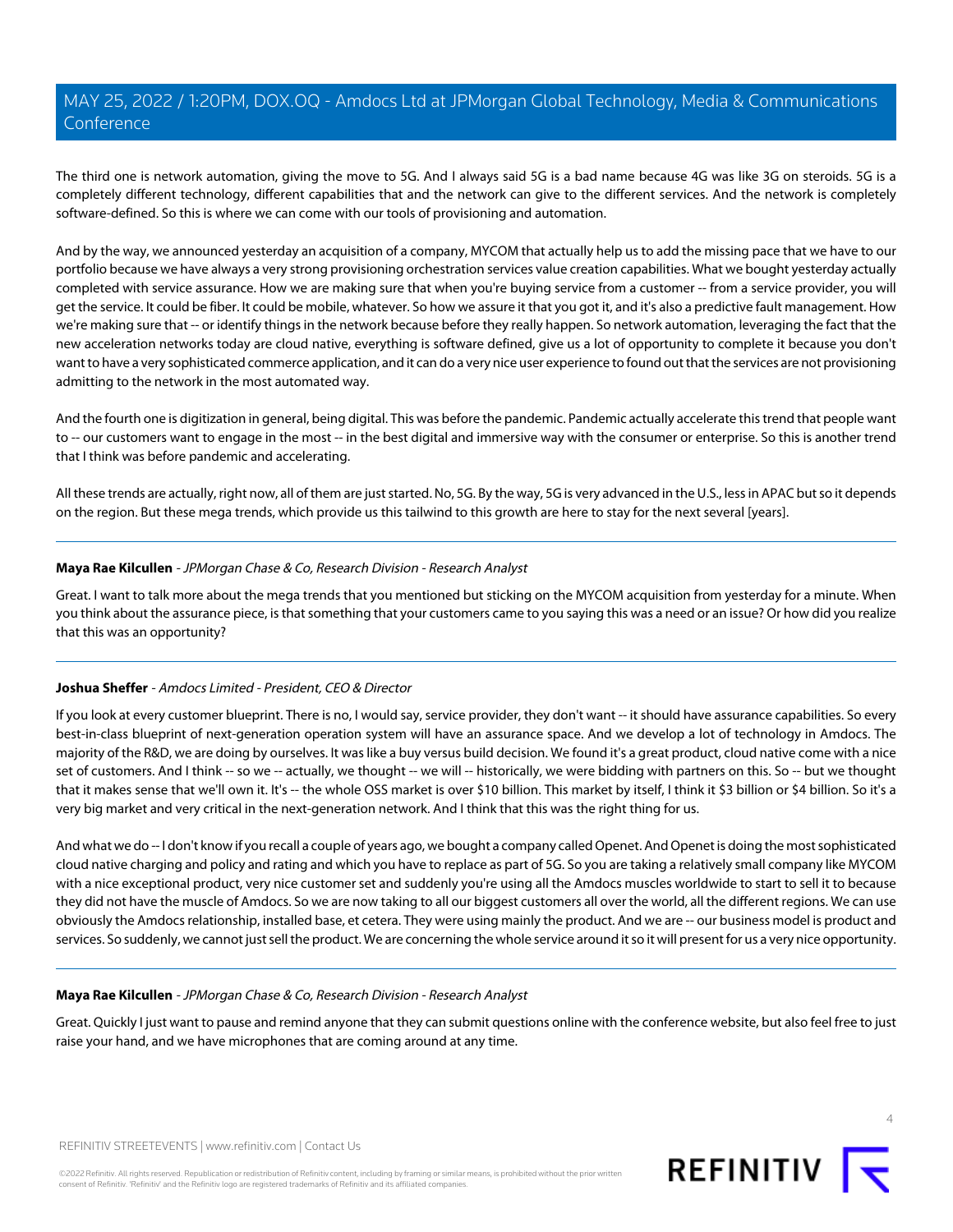So going back to 5G. You've spoken in the past about how 5G and the cloud cannot be mutually exclusive. They have to go together. Can you elaborate a little bit more on that?

## **Joshua Sheffer** - Amdocs Limited - President, CEO & Director

I think by the mere fact that these trends are happening together. So when we do projects, when we now completely re-platform AT&T consumer. So as part of their preparing for their 5G offering, obviously, they are taking Amdocs latest and greatest, and it looks latest and greatest is cloud-native platform. So you cannot -- in most of the new implementation, this is our cloud-native platform. So by definition, you're checking the box, both on 5G readiness and also for the journey to the cloud. And customers do transformation for different reasons. We do a major transformation on the Vodafone Germany, which is probably the largest OpCo, Vodafone. And Vodafone is the biggest in Europe.

And actually, in -- unlike there is a difference between the U.S. and Europe. The main reason for transformation in Europe is convergence between content and connectivity. In the U.S., actually, it's the opposite to see what AT&T divested DirectTV, divested WarnerMedia. But over there, the main reason for transformation is the convergence between connectivity, and this is what we do in Vodafone Germany. So they're implementing -- they are bringing like 4 companies together a couple of cable companies, mobile company on a new platform of Amdocs, which is cloud native, so they are moving to the cloud. At the same time, they are achieving converge digital experience to the consumer. And so-- and by the way, all our systems are 5G ready. So also they are ticking the box on 5G. So you cannot -- we cannot always color what was the reason. So in most cases, you see a combination of all the above.

# **Maya Rae Kilcullen** - JPMorgan Chase & Co, Research Division - Research Analyst

And when you're doing these transformation journeys, how does that also open up opportunities for other cross-sell, cross-sell activities?

# **Joshua Sheffer** - Amdocs Limited - President, CEO & Director

I think this is the claim for frame of Amdocs. I mean you can see in many customers. It happened from 2, I would say, 2 growth pillars. A, within the same customer, customer buying our BSS portfolio and then we are bringing our OSS portfolio, our network portfolio. So we are increasing the activity within the same customer.

And another phenomenon is that -- and we call it in Amdocs Galaxy. There is Vodafone, they have 11 OpCos. SingTel Group have many. So if we are doing a good job successfully in Three Ireland, there we won a big deal into U.K. In Vodafone Group, we've done good in Vodafone Ireland. So you can see that we are within the largest OpCos. You don't -- you are not that familiar with this in North America, but the rest of the world, the majority of the OpCos like this. SingTel Group has like, I don't know, 10 affiliates. Vodafone 10, I mean, this is how it works.

So what you can see that we are expanding. We are doing a good job in 1, 2, 3 affiliates, and then we are getting much more business within the same group, given our success. So I think, as I said, like in 2 domains of growth, expanding the portfolio of product and services within the same customer and then growing within the group to other affiliates and getting more business in other affiliates of the group.

## **Maya Rae Kilcullen** - JPMorgan Chase & Co, Research Division - Research Analyst

When we look at -- in terms of your geographic breakdown, can you talk about which regions are moving the fastest in terms of 5G?

# **Joshua Sheffer** - Amdocs Limited - President, CEO & Director

I think that definitely from a 5G perspective, North America is leading, mainly in the U.S. I said Canada and the Europe are close follower, APAC is a bit behind and Latin America. Latin America was also, I think, that the rebound from COVID probably was last in Latin America comparing to other regions. But it's happening everywhere and in U.S., I think U.S. is leading. I think that if you -- probably the most advanced country in the world in

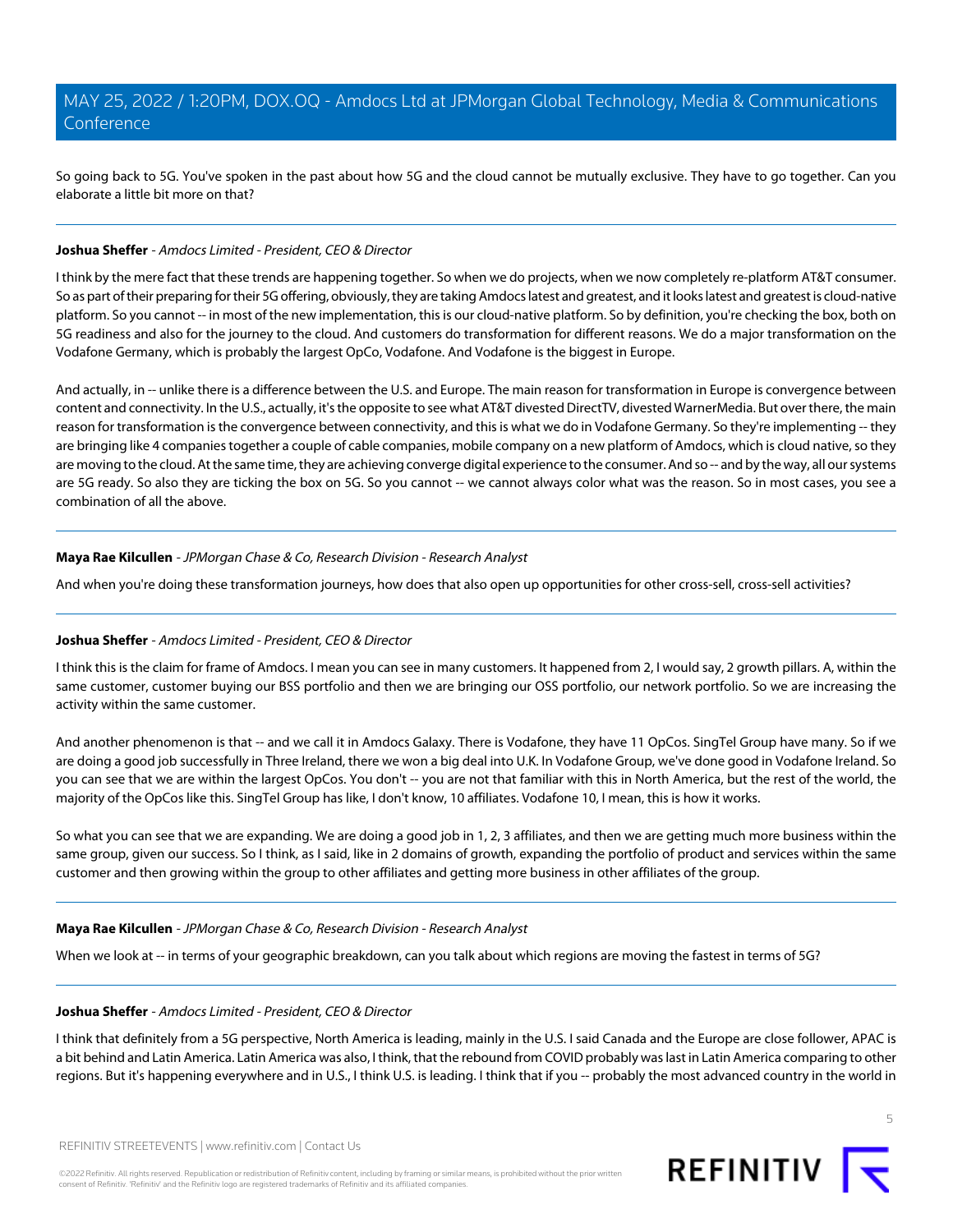5G is South Korea. We have a couple of customers in South Korea, they deployed our platform. So I think it was a great lesson for us to see because the -- what you call a stand-alone 5G network, I think the only place today in the world, you can say there is a strong coverage or big coverage is Korea. And they are using our platform. So it gives us a lot of head start understanding what does it mean, how to deploy 5G networks, but -- so U.S. is the first and the rest of the world is following.

## **Maya Rae Kilcullen** - JPMorgan Chase & Co, Research Division - Research Analyst

And looking at Europe, so there was a year-over-year decline in revenue growth there. What makes you confident about the growth opportunities for the rest of the year?

# **Joshua Sheffer** - Amdocs Limited - President, CEO & Director

The -- I think that if you look -- the majority of the currency hit that we have was in Europe. Obviously, this is the most impacted region. So in constant currency, I think it's pretty much flat, but we actually see acceleration in second half. We just finished our first half in Europe comparing to the -- to what it was in the first half and all regions, all big regions in the world, meaning what we call U.S., Europe and APAC and the rest of the world, all of them are going to grow this year.

# **Maya Rae Kilcullen** - JPMorgan Chase & Co, Research Division - Research Analyst

Great. And can we talk about some of the specific modernization journeys. So maybe we can start with the work that you're doing with AT&T and then we can move onto some of the others?

# **Joshua Sheffer** - Amdocs Limited - President, CEO & Director

So in AT&T, we are doing a complete replatform of their consumer platform. So think about this, if you look at the AT&T business, this is the majority of the business. I think this is also pretty much the #1 contributor to the profit margin, et cetera. So we are building a completely new platform that this is the foundation for all the future 5G offering of AT&T. We are -- by the way, we're doing a lot of activity in AT&T. We are doing managed services in AT&T. We are running Cricket for them, which is the second brand. We are doing activity in data, in security, in enterprise. So we are doing many, many activities in the network domain, network deployment, 5G. So there are many activities in AT&T, but this specific activity. One of the bigger ones is completely replatforming to our cloud-native portfolio for -- to support the consumer domain.

## **Maya Rae Kilcullen** - JPMorgan Chase & Co, Research Division - Research Analyst

Great. And so from AT&T, revenue was flat...

## **Joshua Sheffer** - Amdocs Limited - President, CEO & Director

We see a growth. Yes, we see a lot of growth this year in AT&T.

# **Maya Rae Kilcullen** - JPMorgan Chase & Co, Research Division - Research Analyst

Can you just talk about the timing of the spend from AT&T and how that works with your contracts?



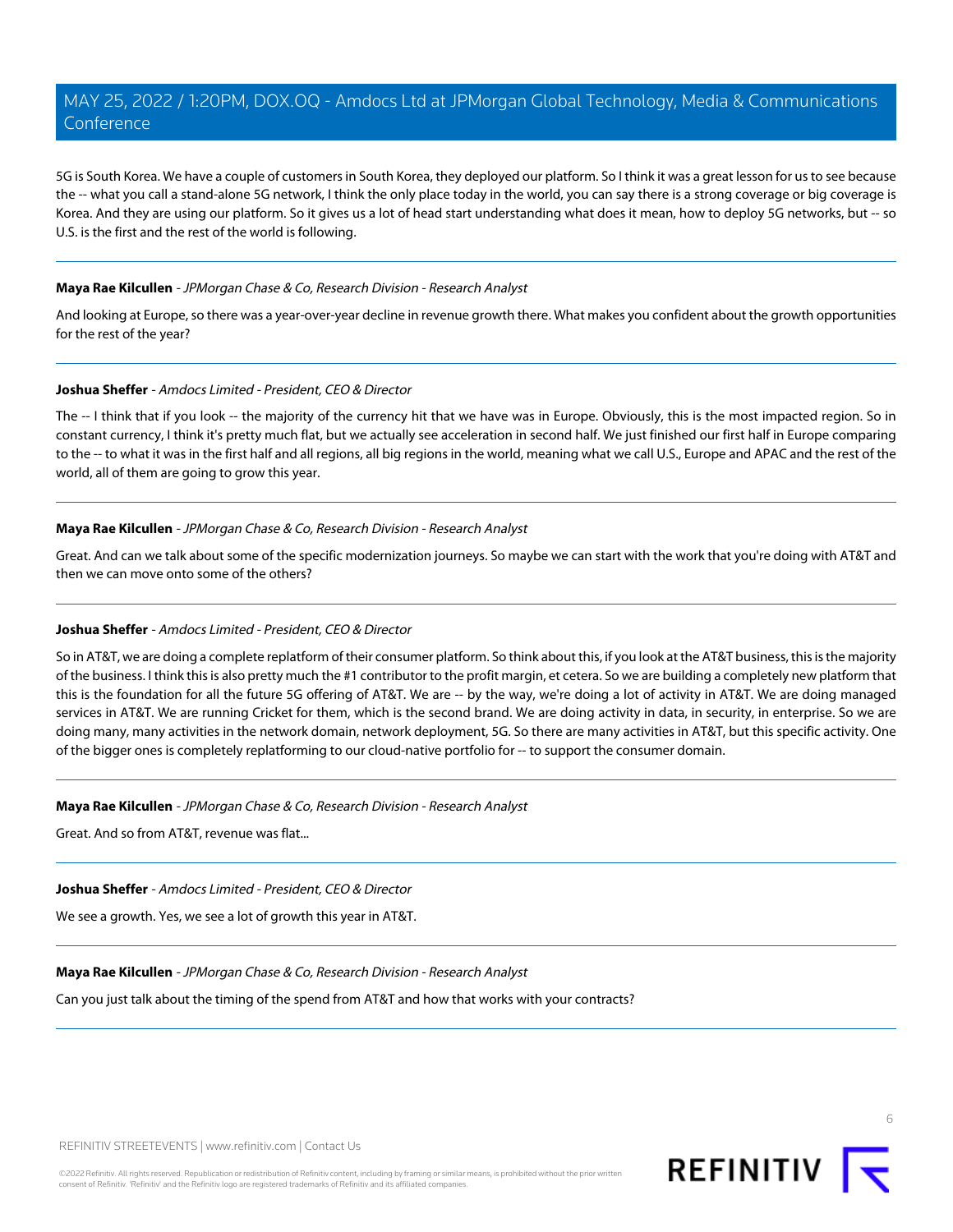# **Joshua Sheffer** - Amdocs Limited - President, CEO & Director

And I think this is a general question that we are being as how resilient is our business model. But before that, I will talk about T-Mobile, which is another big customer that we have, which I think also reflects where we are today. Over there, actually, this is another mega project that's actually taking all the brands of T-Mobile, which is the Magenta, the famous magenta that was growing significantly even before the merger with Sprint. The Metro brand and also the Sprint brand, building a new platform and converge everything to 1 platform. A lot of the synergies of T-Mobile are building on this -- they announced to the market of building on this, obviously, this main convergence of all the different brands to 1 new platform.

Generally speaking, I think if you look at the -- well, first of all, we are not immune to any headwind that can happen in the market. And the market today are facing, I would say, 4, 5 headwinds. Obviously, some of them are connected, inflation, interest rates, which are connected, labor cost. Obviously, the war in Ukraine, supply chain. By the way, we are not impacted by supply chain. And also, I think we also mentioned that this crisis is unfortunate crisis in Ukraine, have minimal impact on Amdocs, if any, and it's all in our numbers. So we are not immune to all of this. What I think it -- what we do today and in general, our business model is very resilient. Our backlog, our 12 months backlog, which is growing all the time, give us roughly 80% visibility, which is very high coming into. So right now, actually, when we say 80%, it covered 2 quarters this year and also 2 quarters for our next fiscal year.

And everything that we do, that we discussed, I mean people can slow down, but I would say, this is somehow unlikely because you cannot stop deploy 5G. I mean, the whole strategy of the company is on 5G. You cannot stop doing network automation because it comes with 5G. Cloud, I mean everyone is moving to the cloud. So as I said, we are not immune. I think we are better resilient because what we do is the most mission-critical of our customers. And it's in the heart of the strategy for the years to come. So it's -- I would say, it's unlikely that they are going to be slowed down. But things can happen. But so as I said, we are not immune, but I think we are better resilient (inaudible) the business model. Even in the COVID year in 2020, I mean, we were able still to continue to grow the business. I mean, it was slowing down a little bit, but because this is a highly mission-critical system, everyone needs to deploy them. And this is why I feel that we are better positioned.

# **Maya Rae Kilcullen** - JPMorgan Chase & Co, Research Division - Research Analyst

Great. Can you elaborate a bit more on the role that Amdocs is playing in the Sprint and T-Mobile merger?

## **Joshua Sheffer** - Amdocs Limited - President, CEO & Director

As I mentioned, when the merger was announced, we were doing managed services for Sprint for many, many years. And we were doing also obviously, to the Metro brand and also a lot of activities with T-Mobile itself. And I think I don't recall it, we announced it in January, 18 months ago. We announced a significant deal with T-Mobile that actually have 3 main parts: a, we are building with them for them a completely new platform, similar like we do to Vodafone, AT&T and others, which are a next-generation platform, which is also cloud native for the consumer and enterprise businesses. This is the first one.

The second one, we are the one that's helping it to [migrate], and this is a very complex and lengthy process. All the different consumer enterprise from everything from all the different systems. It doesn't matter if it's AT&T, or if it's the Magenta, the T-Mobile, Metro or Sprint. So we are the one that's actually doing the main work for converging all this consumer to 1 platform. And after we will finish this, we are going also to operate the cloud operation to support this new platform.

We are enjoying a very good relationship with T-Mobile. I think that we are very strategic to them. And as I said, a lot of synergies -- so both from a competitive perspective, it's important to them to be on 1 platform and to give a very consistent services offering to all the different consumers that they have. It doesn't matter if they're coming from Sprint or -- so this is one. And second, many of the synergies that they've built into the businesses of the merger or build on the fact that we will be able for to put everything from them on 1 platform, and then they will start to enjoy all the synergies because right now, they are running 3 platforms for the 3 different segments.

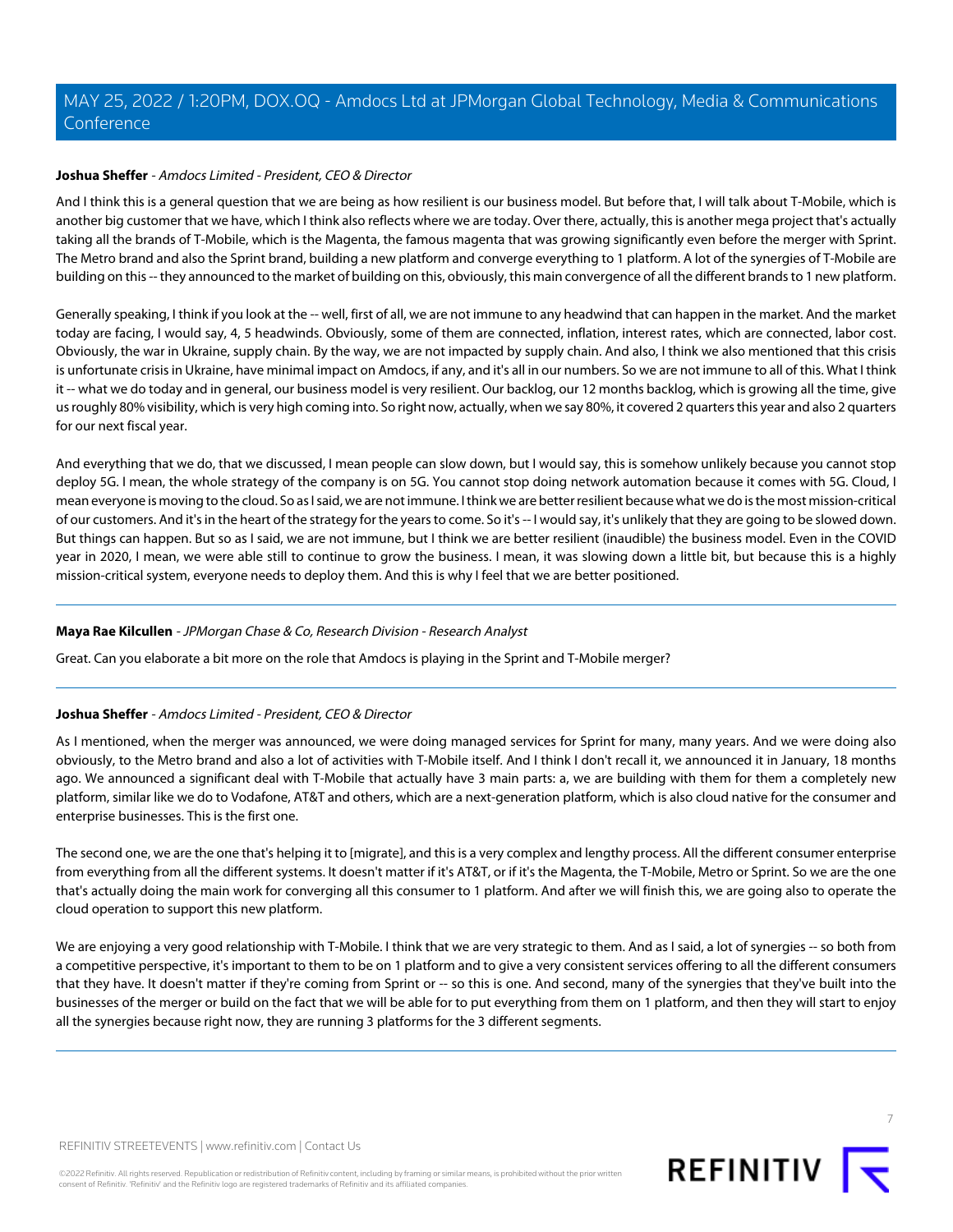# **Maya Rae Kilcullen** - JPMorgan Chase & Co, Research Division - Research Analyst

And so these are obviously long-term projects. Can you talk about how Amdocs contracts are structured? And how do you recognize revenue throughout the span of these multiyear projects?

## **Joshua Sheffer** - Amdocs Limited - President, CEO & Director

I mean this -- obviously, we recognize revenue by -- according to the progress of the projects. I mean, this is our model because remember, it's also involved intellectual property and license and also services. So this is how we do it. This -- for the operation perspective, we -- our operational contracts are not based on rates or rate count or based on service level and KPIs that we need to meet. So this is how they are structured. We have a very -- I would say we have 100% renewal rate with our customers. And you can see that in order to bring value to our customer, we never do like an apples-to-apples renewal. We're always trying with a renewal to introduce new platform, new value, new systems and to give even much more value to our customers.

# **Maya Rae Kilcullen** - JPMorgan Chase & Co, Research Division - Research Analyst

Just want to pause and make sure I'm not missing any questions from the audience since we are coming down to the last handful of minutes.

Okay. Can you talk about some of the expansion opportunities within the newer Tier 1 customers like Verizon and Charter?

# **Joshua Sheffer** - Amdocs Limited - President, CEO & Director

So we didn't have any business with Verizon couple of years ago. Verizon's claim for fame is to do everything by themselves. And I think we progressed a lot in the last couple of years. They choose our catalog to be their #1 catalog. So all the offering for Verizon right now is running on our -- by the way, the most sophisticated catalog that exists today in the market. Then also, they took our services on [creation] platform to design all the new services they do in the network. There was a lot of activity there. I mean, obviously, it's not -- is not sizable like big customer like AT&T, T-Mobile and others -- or Bell Canada or another.

But I think this experience that we are having with them, they are starting to listen to appreciate our technology, our people, and there's a lot of prospects for the future. In Charter, we obviously are doing for them all their mobile. By the way, we are doing the mobile application for both Comcast, Charter and Altice. So all the -- pretty much all the -- what we call historically called the cable guys are running our platform for mobile, and we have some other opportunities there. By the way, all of these mobile application also running in managed services for Comcast, for Charter and also for Altice.

## **Maya Rae Kilcullen** - JPMorgan Chase & Co, Research Division - Research Analyst

Okay. So I know you spoke about how you didn't really see an impact to the business from a lot of the different things that are going on between the supply chain issues or the conflict in Ukraine. If we do enter into a full recession, do you think that could impact the types of investments or the timeline of investments that your customers are willing to make?

## **Joshua Sheffer** - Amdocs Limited - President, CEO & Director

As I said, I don't think we're immune to a big recession. But as I said, given our visibility, the business model. The fact that we are not running discretionary systems. You cannot just say, okay, I'm not going to run a big system. This is the most mission-critical system of every service provider in the world. And the fact that we are highly involved in all the strategy. So I think it probably -- you will not stop deploying 5G, but you can delay your ERP implementation by a couple of years. So one example. So I think that what we do today, it's so much in the core strategy of our customers.

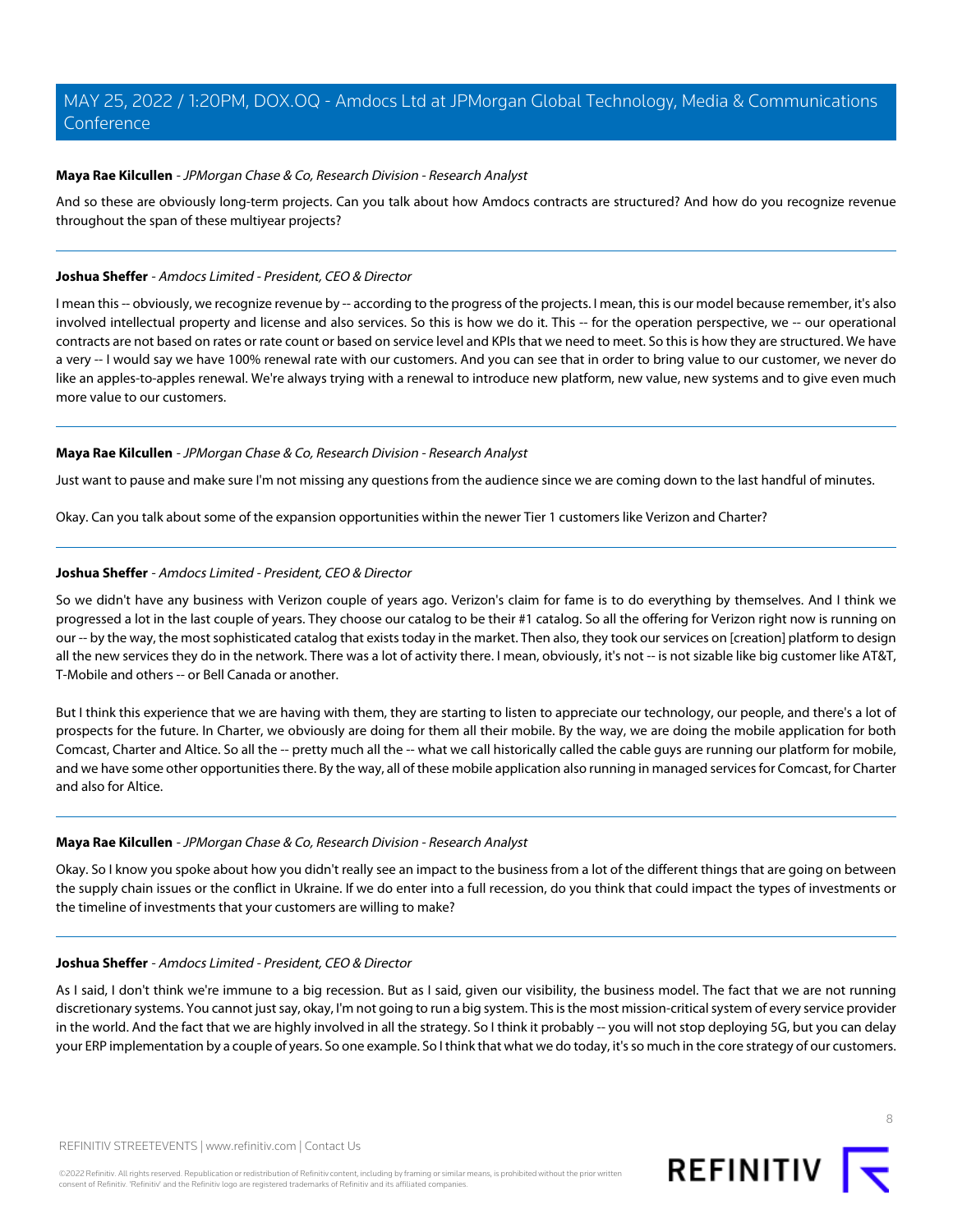So the likelihood that we will see like main impact on this project are not as big. But still if going to be a big recession, obviously, will have an impact on us.

But if I can do a stress test of 2 main events that happened and what happened to Amdocs is, so in 2020, in the COVID year, we guided the market at the time, we were not in this new phase of accelerated growth. Remember, now Amdocs is growing -- we guided to a midpoint of 8%, 6% to 10%, and we are going to [see] 10%. So we are completely almost triple the growth rate of the company. But in the COVID year in 2020, we guided the market for 4%, and we ended up with 2% or 3%. So even in the -- when it was the most impact of the COVID, we were able to continue to grow the business. And also, we see the same phenomenon in 2008. I mean this is (inaudible) I remember, but there was obviously the financial crisis. So I think that if you look at our visibility and you look at our -- the business model, the fact that this is a mission-critical projects and mission-critical systems. There is less risk, but I don't want to say that we are completely immune.

# **Maya Rae Kilcullen** - JPMorgan Chase & Co, Research Division - Research Analyst

So when you're working with such large customers, can you talk about how Amdocs exercises pricing power and then more broadly, how you're able to maintain such stable operating profitability?

# **Joshua Sheffer** - Amdocs Limited - President, CEO & Director

No, we -- I think that, obviously, we need -- we want to bring value to our customers. So we don't -- so this is how we value what we bring. It's not to say we are not in a, okay, price per hour. What are the value they were bringing you and try to charge accordingly? No, we believe that we are doing a good job, and we deserve some premium giving our success rate, which is second to none in the industry in a project like this.

And -- but overall, I think that are a very disciplined resource management. We have centers -- we have 3 types of centers. We have onshore with the customers. We have nearshore like we have center in Guadalajara to support some of the customers, in Latin America that speak Spanish. We have a center in San Carlos in Brazil for the Portuguese customer. We have a center in -- major R&D center in Israel, we have a center in Cyprus, very large workforce in India and the Philippines. So we can balance the resources based on means between the different centers that we have and to try to know where we see there is a more labor cost impact we can minimize and grow in other places. This is one.

The other thing which is very important, if you look at our R&D expense, I mean, they are increasing every year. A, because we believe this is our time to capture the market, and I think we are doing very well; and b, we are investing a lot of automation. We want to make sure that we can replace a lot of labor cost by doing some things automatically. So you can see that all our operation, what's called self-healing, the ability for us to do things automatically is increasing. We are doing -- investing in a lot of R&D in this domain.

So by the fact that actually we can reduce -- not reduce or move or mobilize some of the workforce and do things automatically help us to be very consistent, you could see in our margins. So a very disciplined resource allocation in -- we are operating in 85 countries. So you might imagine it's pretty complex. And at the same time, building a lot of automation in our tools and products to make sure that we minimize the need for labor between the 2, I think we are doing a pretty good job in dealing with this labor cost pressure.

# **Maya Rae Kilcullen** - JPMorgan Chase & Co, Research Division - Research Analyst

Great. And so you're close to finishing the new campus in Israel. Can you just talk a bit more about what are the benefits there? And maybe what's the -- are you still on track for completion?

## **Joshua Sheffer** - Amdocs Limited - President, CEO & Director

So we are moving in, I think, in September. I think that this is going to be like, I would say, talent magnet. It's a very nice campus, located very well, build like the most modern campus, very green, by the way, from this perspective. So we are moving in. We are moving -- it's very accretive because